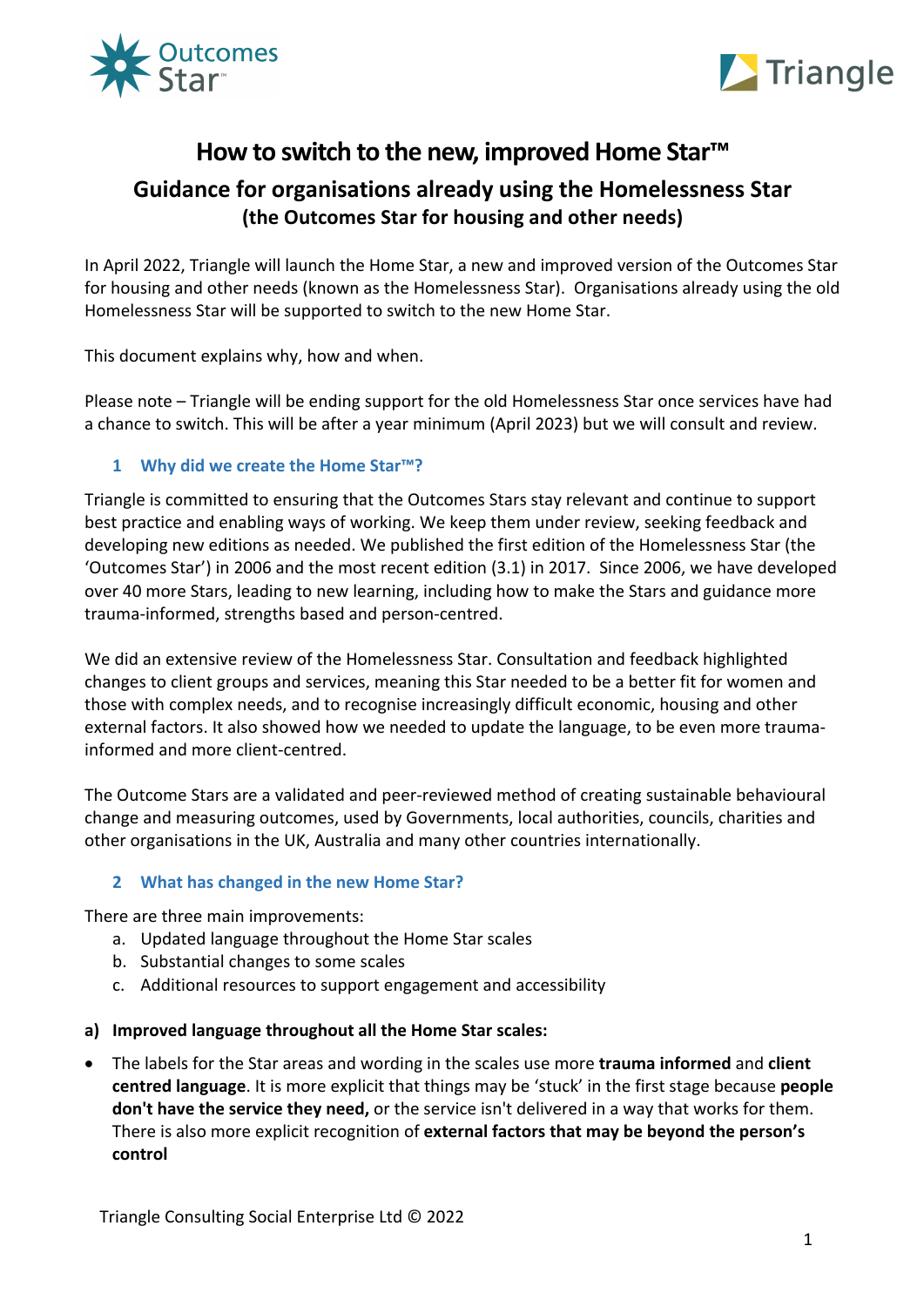



• To clarify how this Star works for people with complex needs, there is more emphasis on either 8 or 10 being the endpoint – a **dual endpoint for two scales** - depending on whether selfreliance is a helpful and realistic goal for someone. At 8, people are safe and as well and independent as they can be, with **ongoing support**. This is the same as 8 on the Homelessness Star but with greater emphasis and clarity in the Home Star.

These wording changes through the scales do not significantly affect the content of what is measured using the Home Star compared to the Homelessness Star.

## **b) Substantial changes to some scales**

There are also changes in the content of some outcome areas or the points on the Journey of Change at which milestones are reached. Some of these were to make the Home Star more appropriate for **use with women** as well as men, including more references to children and families. Others are in response to **feedback and learning,** including from the data. These changes are set out below. They significantly change some of the content of what is measured using the new Home Star:

| <b>Homelessness Star</b>   | <b>Home Star</b>           | <b>Detail of changes</b>                  |
|----------------------------|----------------------------|-------------------------------------------|
| (edition 3.1)              | (scale order also changed) |                                           |
| Motivation and<br>$1_{-}$  | Trust and hope             | A different scale, to be more trauma-     |
| taking responsibility      |                            | informed and client centred               |
| 2. Self-care and living    | Caring for myself and my   | Content similar                           |
| skills                     | space                      |                                           |
| 3.<br>Managing money       | My money                   | Minor differences, including meeting      |
|                            |                            | responsibilities to dependents at 10      |
| Social networks and<br>4.  | Friends and relationships  | Significant differences, with more        |
| relationships              |                            | references to family                      |
| Drug and alcohol<br>5.     | Alcohol and drugs          | Content similar                           |
| misuse                     |                            |                                           |
| Physical health<br>6.      | My health                  | Content similar                           |
|                            |                            |                                           |
| 7.<br><b>Emotional and</b> | How I feel                 | Minor differences, including ongoing      |
| mental health              |                            | mental health treatment at 10             |
| 8.<br>Meaningful use of    | How I spend my day         | Significant differences, less about work  |
| time                       |                            | and more about meaningful activities      |
| 9.<br>Managing tenancy     | Where I'm living           | Significant differences, including people |
| and accommodation          |                            | reaching 7 without accommodation          |
| 10. Offending              | Safety and crime           | A different scale, with the addition of   |
|                            |                            | being a victim of crime                   |

The Development Process document describes the differences in more detail.

### **c) Additional resources to support engagement and accessibility**

The Home Star core materials include the Star chart and action plan, User Guide with detailed scales and Guidance for Workers, as with the current Homelessness Star. In addition, we have added:

• Short, illustrated scales

Triangle Consulting Social Enterprise Ltd © 2022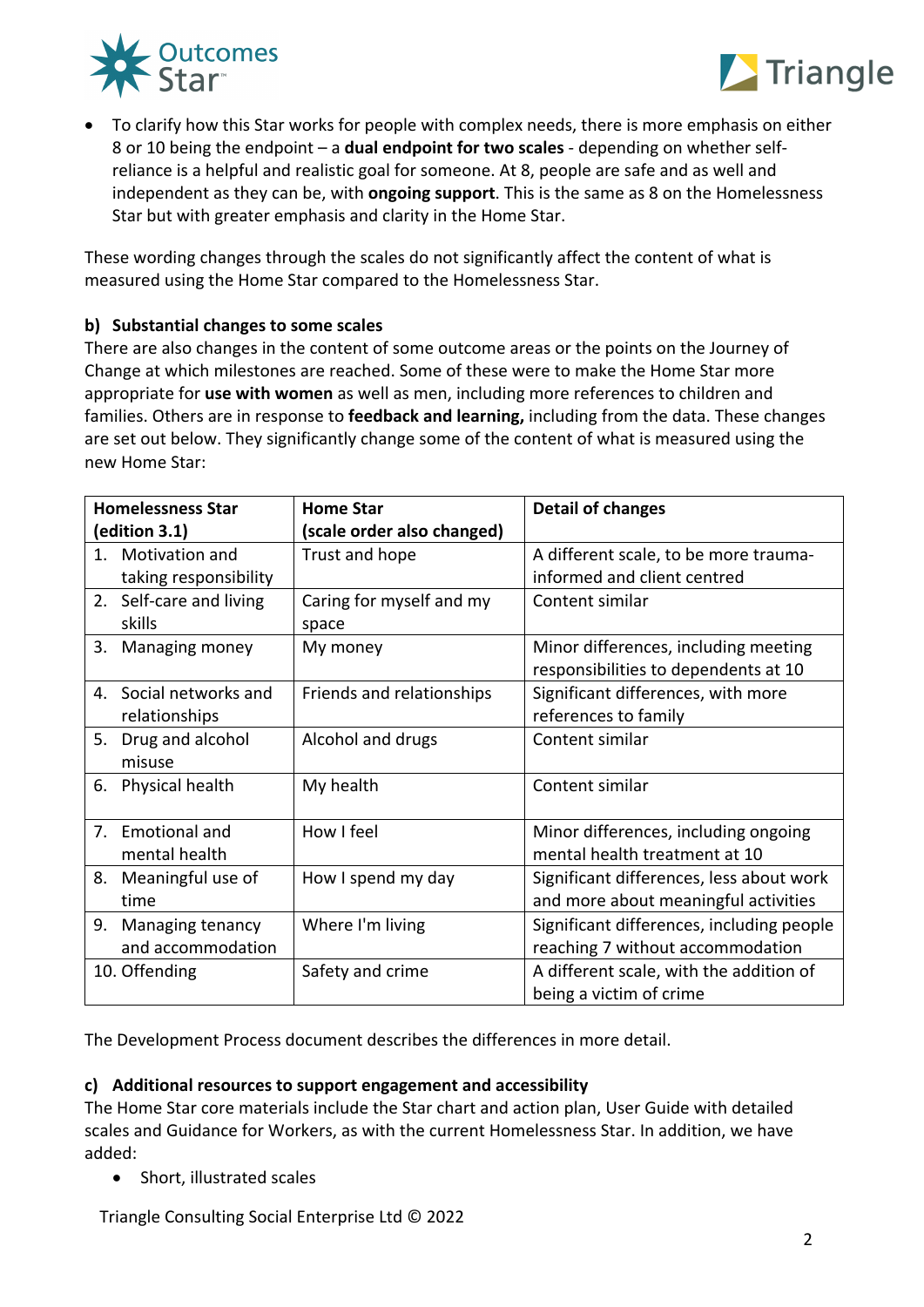



- Illustrated flashcards one explaining each of the 10 areas of the Star and one for each of the 5 stages of the Journey of Change
- A leaflet explaining the Home Star for service users

As with all resources, these can be used flexibly where they are helpful for people to engage and understand the Star so it can support them to make sense of where they are and what they need. They may be particularly useful where people have limited English or struggle with the written word.

## **3 What do these changes mean for me?**

The extent of the changes mean the Home Star is a significant improvement. It has been very well received by workers, managers and service users. This supports acceptability, implementation and good practice.

However, it needs to be treated as a new version, not a new edition. This has implications for:

- **Your internal processes**, guidance and policies about the Star, possibly including referral forms or policies or handbooks. These will probably need updating and we recommend you do an internal audit of all materials which mention the Star areas, for example
- **Training or briefing** workers: training in the Home Star will be available from April 2022. If your workers are all already trained in the Homelessness Star, there is no obligation to have training in the Home Star. However, this is an ideal moment for refresher training
- **Data and reporting**: the outcomes data gathered using the Home Star is not directly comparable to that gathered using the Homelessness Star as several scales measure substantially different things (as summarised in the above table), and others also have smaller changes that affect comparability.

For these reasons, we cannot simply replace the current edition of the Homelessness Star with the Home Star and will initially publish it as a separate version of the Outcomes Star, alongside the existing Homelessness Star. We will then invest in supporting existing users of this Star to switch, to get the benefits of the improvements in the Home Star, before withdrawing the Homelessness Star. Below we set out the options for organisations switching to the Home Star. Triangle will also be running free informational webinars from April 2022 (see our website for more information) and will be on hand to talk through and support you through the process.

# **4 What are the options for switching to the Home Star from the Homelessness Star?**

The two main options for rolling out the Home Star are:

# **1. Set a date to start using the Home Star for** *all* **service users – current and new. We recommend this option**

# **The advantages of this approach are:**

- The Home Star is significantly better from a keywork perspective more accessible with additional resources and addressing the language that some people don't like in the existing version - so using it as soon as possible for all clients is beneficial
- It is simpler for workers to only be using one version of the Star
- It makes it simpler to update your internal policies and procedures related to the Star

Triangle Consulting Social Enterprise Ltd © 2022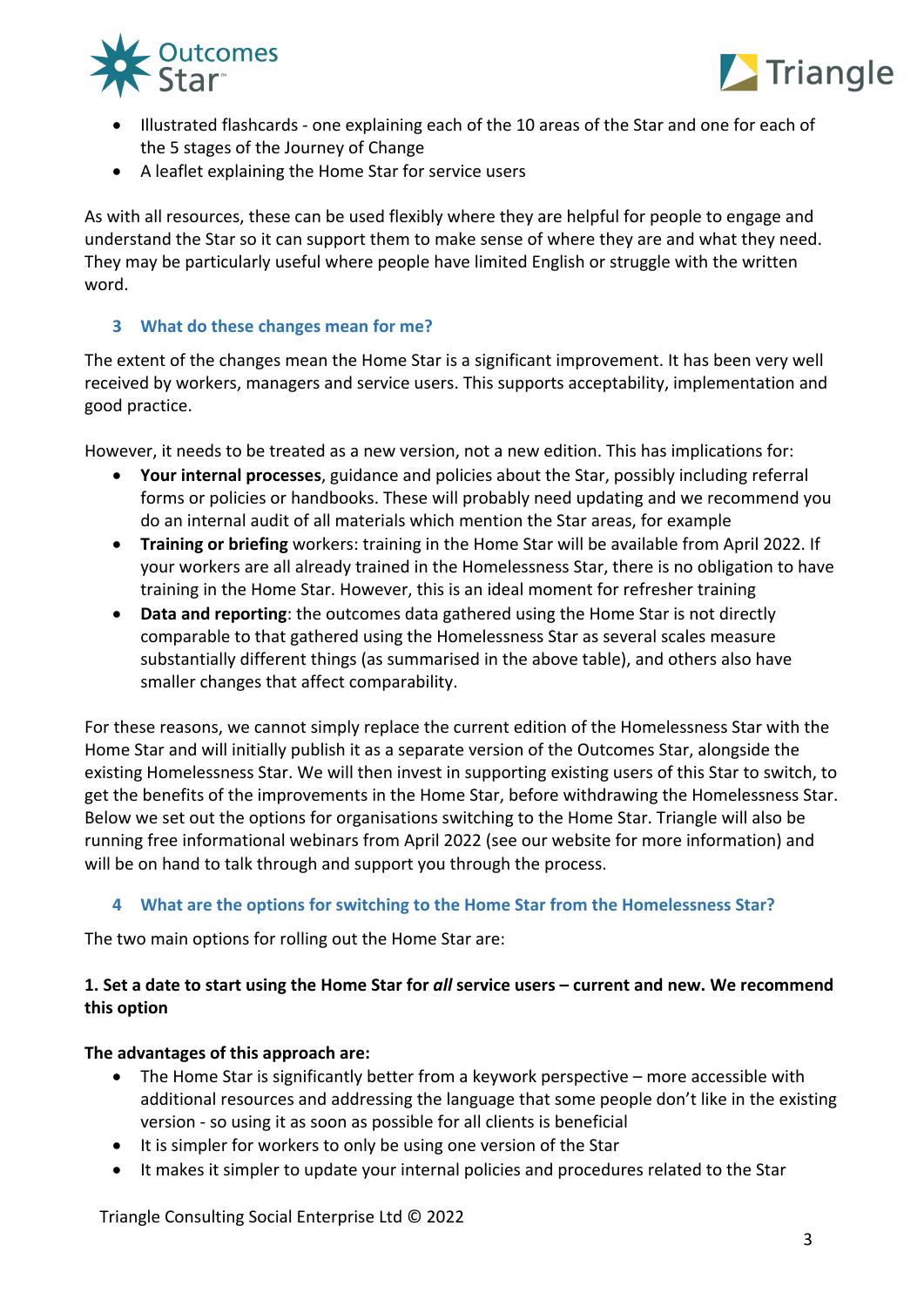



- The new Home Star is more likely to demonstrate change for service users, particularly in those outcome areas that worked less well in the Homelessness Star e.g. 'Crime and safety' instead of 'Offending'
- It will be quicker to build a data set for the Home Star than option 2

### **Potential challenges or considerations are:**

- Current service users need to get used to a different version of the Star (this may not be a problem if they prefer it)
- Current service users will have earlier readings on the Homelessness Star and then be reviewed using the Home Star. For that reading, it may be harder to understand change at an individual level, until the Star is reviewed again using the Home Star
- You will not be able to report at a detailed, outcome-area level for current clients for a period of the time between starting to use the Home Star and having reviews done with the Home Star. How long this period is will depend on the frequency of readings and size of your service. You will be able to create some high-level reports across both versions if needed, as explained in section 7 below.

## **2. Initially use the Home Star only for** *new* **service users and continue using the Homelessness Star with current service users who have Homelessness Star readings.**

### **The advantages of this approach are:**

- You can continue to report detailed outcomes for current clients and to produce Homelessness Star outcomes reports without a gap while making the switch to the Home Star
- Understanding change easier at an individual level as each service user will only use one version of the Star
- This option may be preferable for services that are relatively short term or have a high turnover of clients, so where all service users will be new to the service within 6-12 months, as it won't take so long for all clients to be using the Home Star. If this applies to you, we recommend introducing the Home Star for new services users as soon as possible.

### **Potential challenges or considerations are:**

- Workers will need to use more than one version of the Star
- Updating internal policies and procedures may be more complicated
- Delaying moving to the Home Star is less desirable from a keywork perspective
- Delaying moving to the Home Star may be less desirable from reporting perspective because the Home Star may be more likely to demonstrate change e.g. for victims of crime
- It will take longer to build a data set with the Home Star

You may decide that another option is to do nothing, and not switch. This is OK in the short term, but because the Home Star is a substantial improvement, we plan to retire the Homelessness Star at some point. This will not be before April 2023, but we will keep you up to date with plans and will be in touch before then to encourage you to switch and offer support.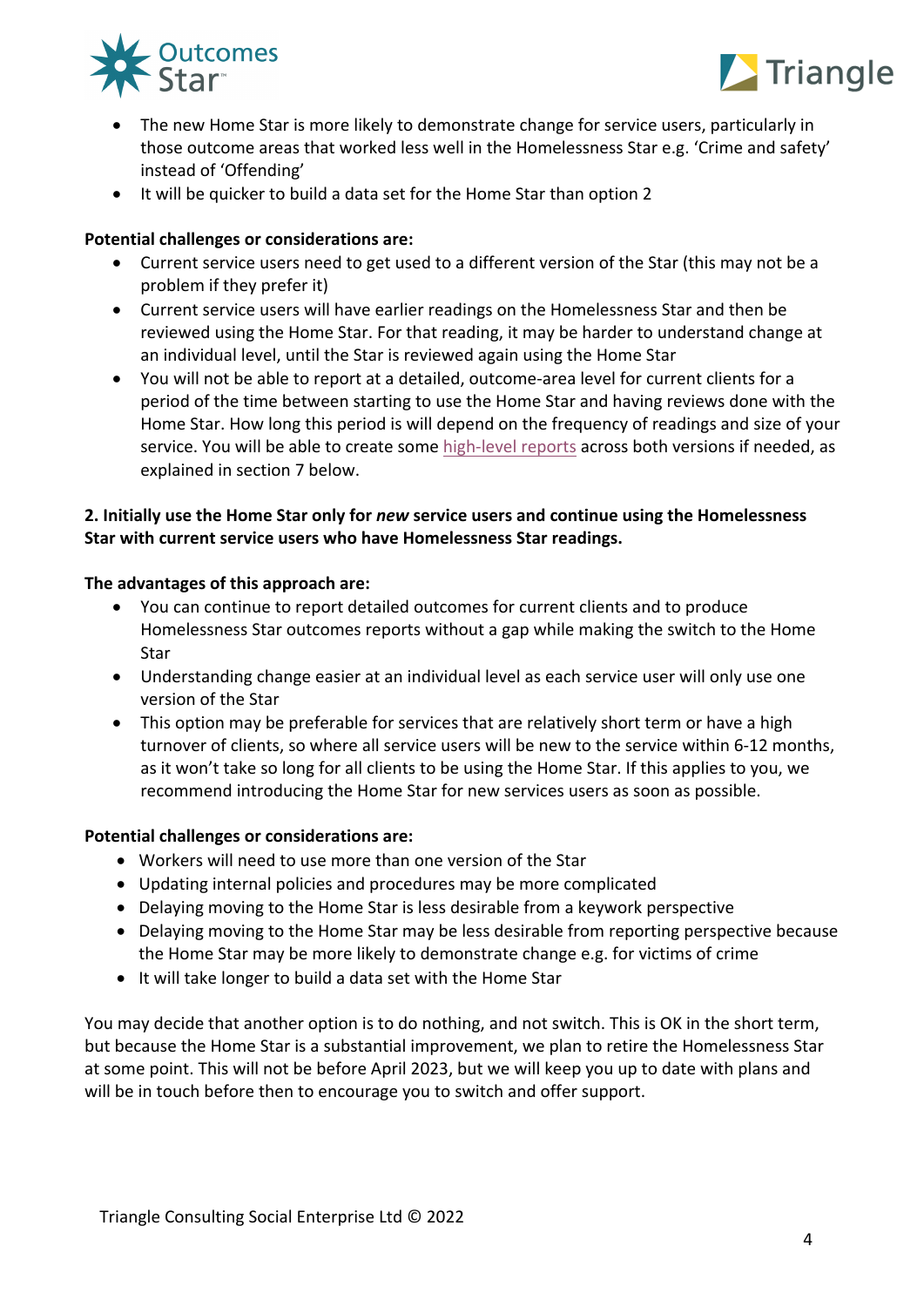



## **5 What happens on the Star Online?**

From April 2022, the Home Star will be available on the Star Online as a new Star. If you use the Star Online, your Account Lead will need to accept the Home Star to your account, then link it to the relevant services. If you are going for Option 1 (all clients) in terms of the roll-out, the Account Lead can also deactivate the Homelessness Star to prevent new data from being added and use the 'Start multiple engagements' function to start new engagements for the Home Star. The Helpdesk can support you through these steps.

Because the Home Star is a new version, Star Online cannot create reports that combine data from the Home Star and the old Homelessness Star. This means that for a period of time, you will have historical data showing change using the Homelessness Star and initial readings only on the Home Star. Depending on the length of time people spend in your service and the turnover of clients, it will take a while for your service to build a good body of data and be able to report detailed change using the Home Star. As mentioned above, you will be able to draw some high-level conclusions and learning across the Homelessness Star and Home Star datasets, so that all change is captured or to look at trends over time (see section 7 below).

This process will be similar to starting to use any new version of the Star or other outcome measurement tool. You may need to warn those to whom you report your outcomes data that this will be the case. Triangle is also producing guidance for commissioners and other funders and will be communicating these temporary implications for data reporting.

## **6 What happens if we use the Star in another software system?**

If you use the Star in other software, the Home Star will need to be added as a new Star version. Contact your software provider or internal IT or systems team in the first instance or contact Triangle for support. Due to the substantial differences between these versions of the Star, it is not meaningful or accurate to combine the data to report on specific outcome areas (even if technically possible), though some high-level reports are possible and meaningful (see 7 below).

### **7 Can I do any reporting across Homelessness Star and Home Star?**

It is possible to draw some high-level conclusions and learning across the Homelessness Star and Home Star datasets, so that all change is captured or to look at trends over time. This involves manually creating high-level reports across the versions without the detail of specific outcome areas, for example, the percentage of service users making progress in 2+ outcome areas. Please see our 'Reporting across different Stars' briefing for guidance on creating these reports or contact Triangle for support.

### **8 Next steps and further information**

From the beginning of April 2022, as a licenced Star user you can start any time to:

- Access the new Home Star materials of the Star Online and familiarise yourself with the new Star and changes
- Consider refresher training for staff training in the Home Star is available from April 2022
- Discuss internally the timing and options for switching
- Draw together your internal materials which mention the Star and plan when and how to update them

Triangle Consulting Social Enterprise Ltd © 2022